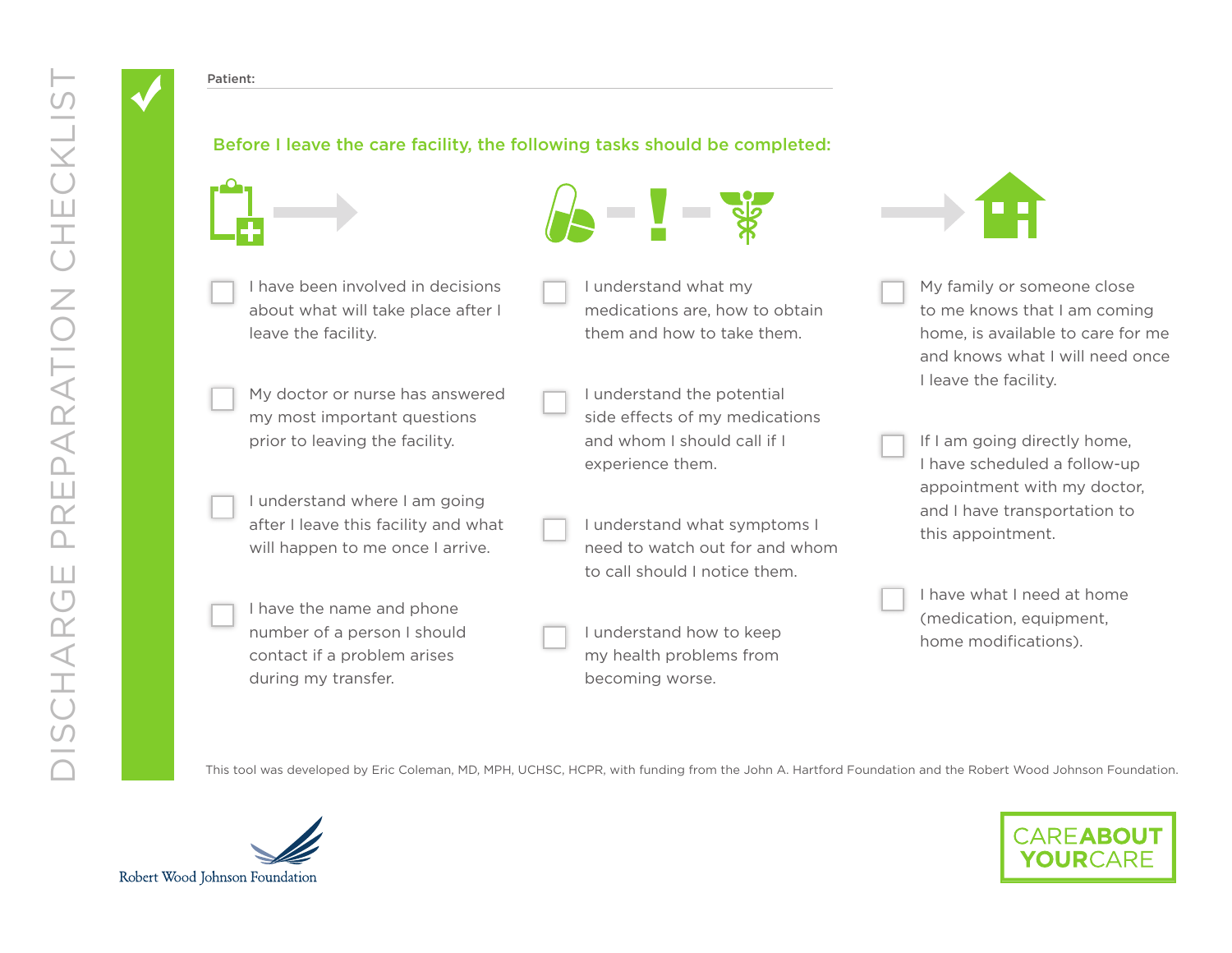Patient: Date: Date: Date: Date: Date: Date: Date: Date: Date: Date: Date: Date: Date: Date: Date: Date: Date: Date: Date: Date: Date: Date: Date: Date: Date: Date: Date: Date: Date: Date: Date: Date: Date: Date: Date: Dat I was in the hospital because: Dates of hospitalization: **If I have the following problems... I should:** !**My next appointments: Things to talk to my doctor about at my next visit:**  $\Rightarrow$ With Address Date/Time Phone With Address Date/Time Phone With Address Date/Time Phone

 $\mathbf{Q}$ 

## **Important contact information:**

| My primary doctor  |       |  |
|--------------------|-------|--|
| Name               | Phone |  |
| My hospital doctor |       |  |
|                    |       |  |
| Name               | Phone |  |
| My hospital nurse  |       |  |

| My care coordinator/care manager               |       |  |  |  |
|------------------------------------------------|-------|--|--|--|
| Name                                           | Phone |  |  |  |
| My visiting nurse or home health care provider |       |  |  |  |
|                                                |       |  |  |  |
| Name                                           | Phone |  |  |  |
| My pharmacy                                    |       |  |  |  |